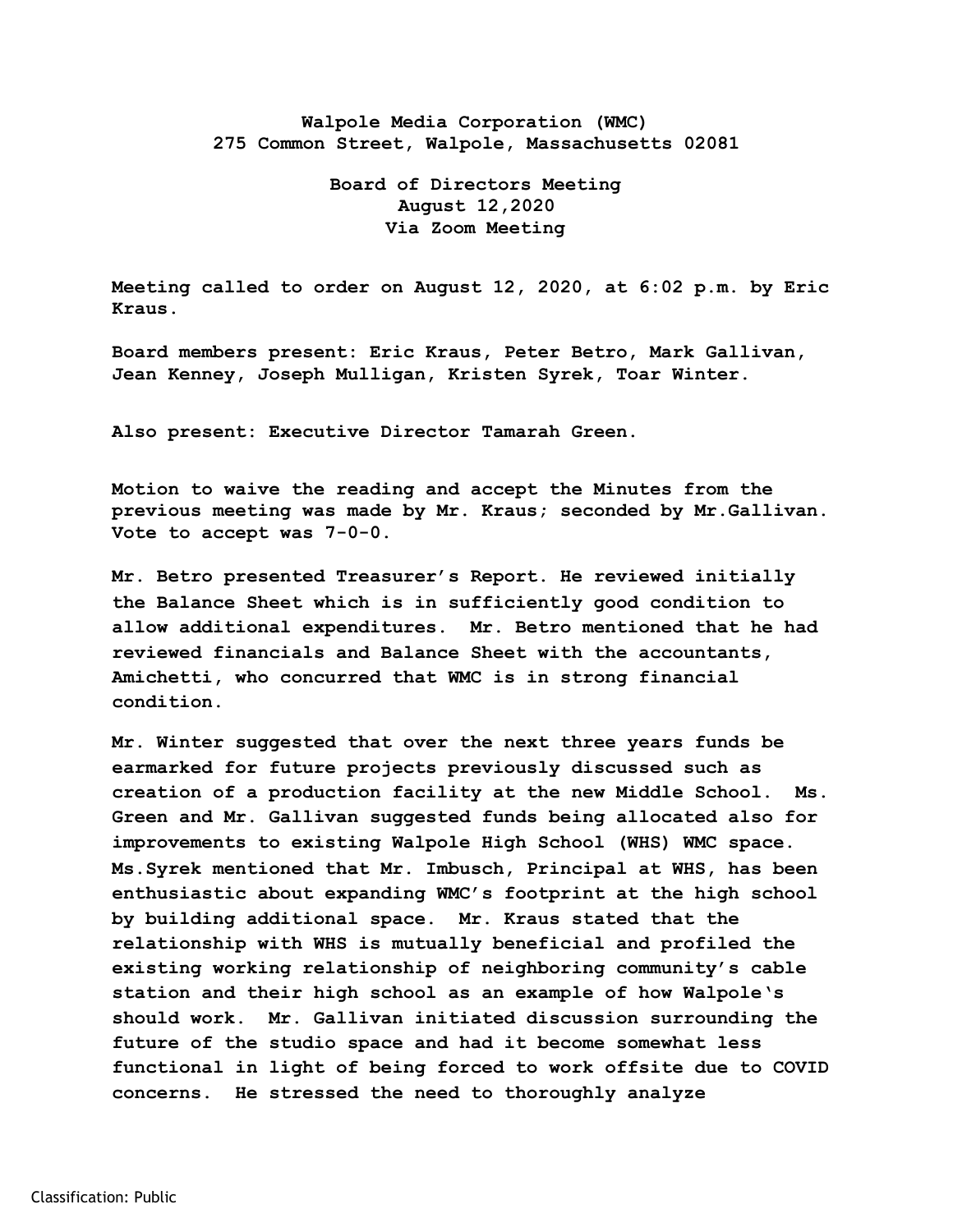**anticipated expenditures with a goal of being as lean as possible. The budget will be brought to Town Meeting for approval in September. Mr. Kraus made motion to accept Treasurer's Report, Ms. Kenney seconded, motion carried 7-0-0.** 

**Mr. Gallivan informed the Board that the budget for next year needs to be completed in a week to ten days. Mr. Kraus instructed Mr. Betro and Ms. Green to finalize the budget and scheduled an Executive Meeting for September 2, 2020, at 7:30 to finalize the budget.** 

**Ms. Green presented the Executive Director's Report. Estimates are being obtained for replacing Rebel TV logo on van. She intends to purchase additional give-away items to promote the new website and increase visibility. She also mentioned recent challenges in broadcasting Select Board and School Committee meetings. Mr. Gallivan emphasized the need to keep a log of such deficiencies to have record of causes, remedies and assign responsibilities. The community relies on these broadcasts more than ever while being unable to attend due to COVID restrictions.** 

**Use of WHS auditorium was discussed. Ms. Green reviewed the scheduled improvements and the Board voiced the need to get such improvements done more quickly than is currently scheduled. The Board authorized Ms. Green to offer the contractor a performance bonus to get the work done before students return to school on September 14, 2020.** 

**The Board's Annual Meeting is scheduled for September 17, 2020, and notice has been posted by Ms. Green. At that meeting, Board members will be voted in and Mr. Kraus and Mr. Betro will end their respective terms on the Board. Mr. Kraus instructed Board members to get names of interested candidates for Board membership to him.** 

**Ms. Green stated that the Lynch- Goldstein taping had over 2,000 views. She is compiling a report on website viewage, average time spent and what was being watched. She is working on On Demand, Streaming and Program Guide components. Ms. Green and her staff have been working on broadcasting municipal meetings,"Short Stories" interviews and Council on Aging**